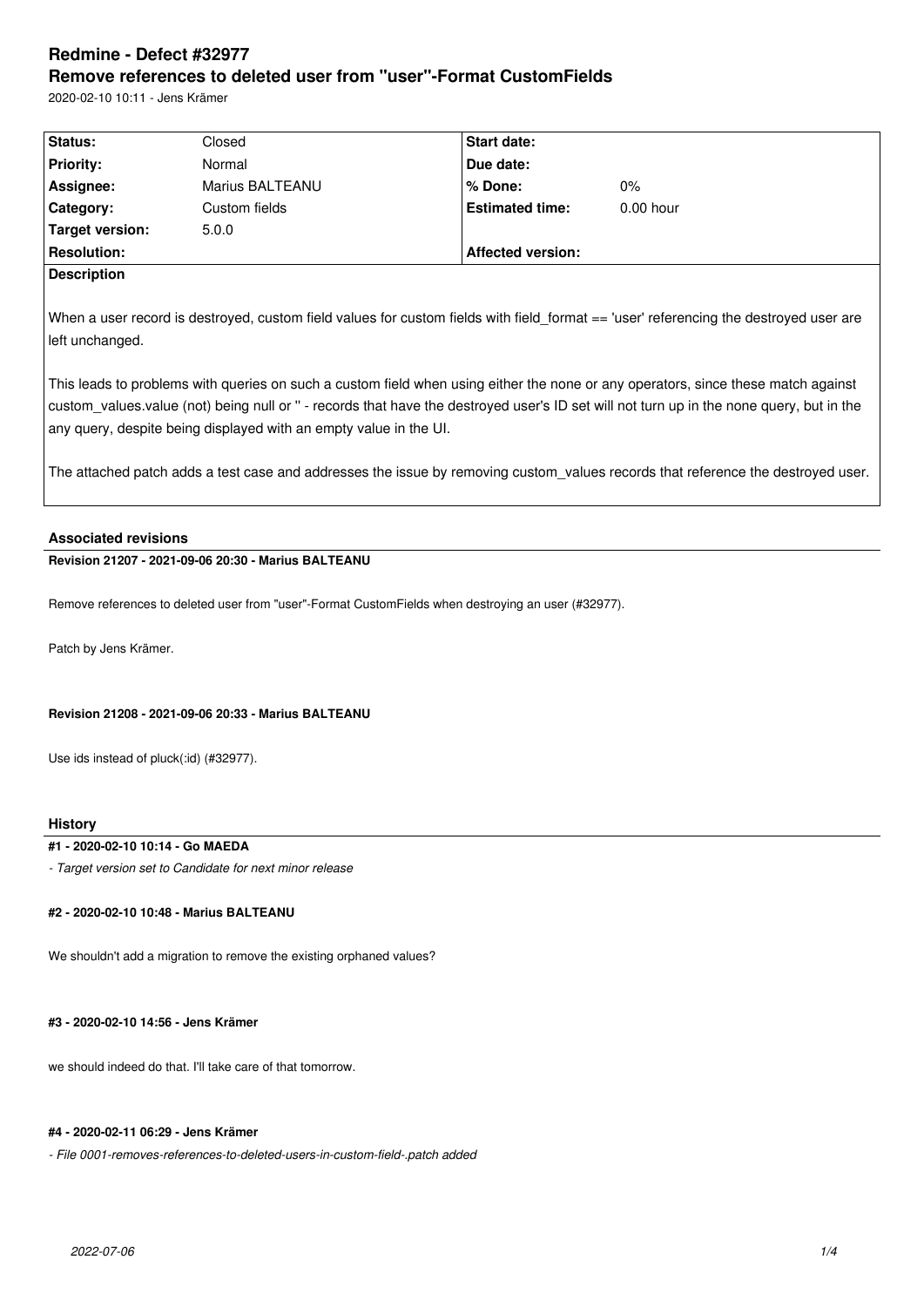here's a new patch including a migration to delete already existing orphaned values.

#### **#5 - 2020-02-11 07:03 - Go MAEDA**

*- Target version changed from Candidate for next minor release to Candidate for next major release*

The patch cannot be committed for minor releases because it has a migration.

## **#6 - 2020-02-18 03:59 - Go MAEDA**

*- Assignee set to Jean-Philippe Lang*

*- Target version changed from Candidate for next major release to 4.2.0*

Setting the target version to 4.2.0.

# **#7 - 2021-03-23 21:47 - Marius BALTEANU**

*- Target version changed from 4.2.0 to 5.0.0*

## **#8 - 2021-08-10 22:18 - Marius BALTEANU**

- *Status changed from New to Needs feedback*
- *Assignee changed from Jean-Philippe Lang to Jens Krämer*

Jens, I've reviewed the patch and it looks good to me, except the test that fails:

□ redmine git:(patch/32977) □ ruby test/unit/user\_test.rb -n test\_remove\_custom\_field\_references\_upon\_destroy Skipping LDAP tests.

Run options: -n test\_remove\_custom\_field\_references\_upon\_destroy --seed 57996

# Running:

```
F
```
Failure:

```
UserTest#test_remove_custom_field_references_upon_destroy [test/unit/user_test.rb:1341]:
#<Proc:0x00007fcf93fa35d8@test/unit/user_test.rb:1341 (lambda)> didn't change by -2.
Expected: 20
  Actual: 19
```
I think the problem is in the test because the following update:

```
issue.update(custom_field_values:
{
```

```
cf1.id => @jsmith.id, cf2.id => [@dlopper.id, @jsmith.id]
```
})

generates 3 entries in CustomValue (one for each user) and we should expect 3 less custom values when the user jsmith is destroyed. diff --git a/test/unit/user\_test.rb b/test/unit/user\_test.rb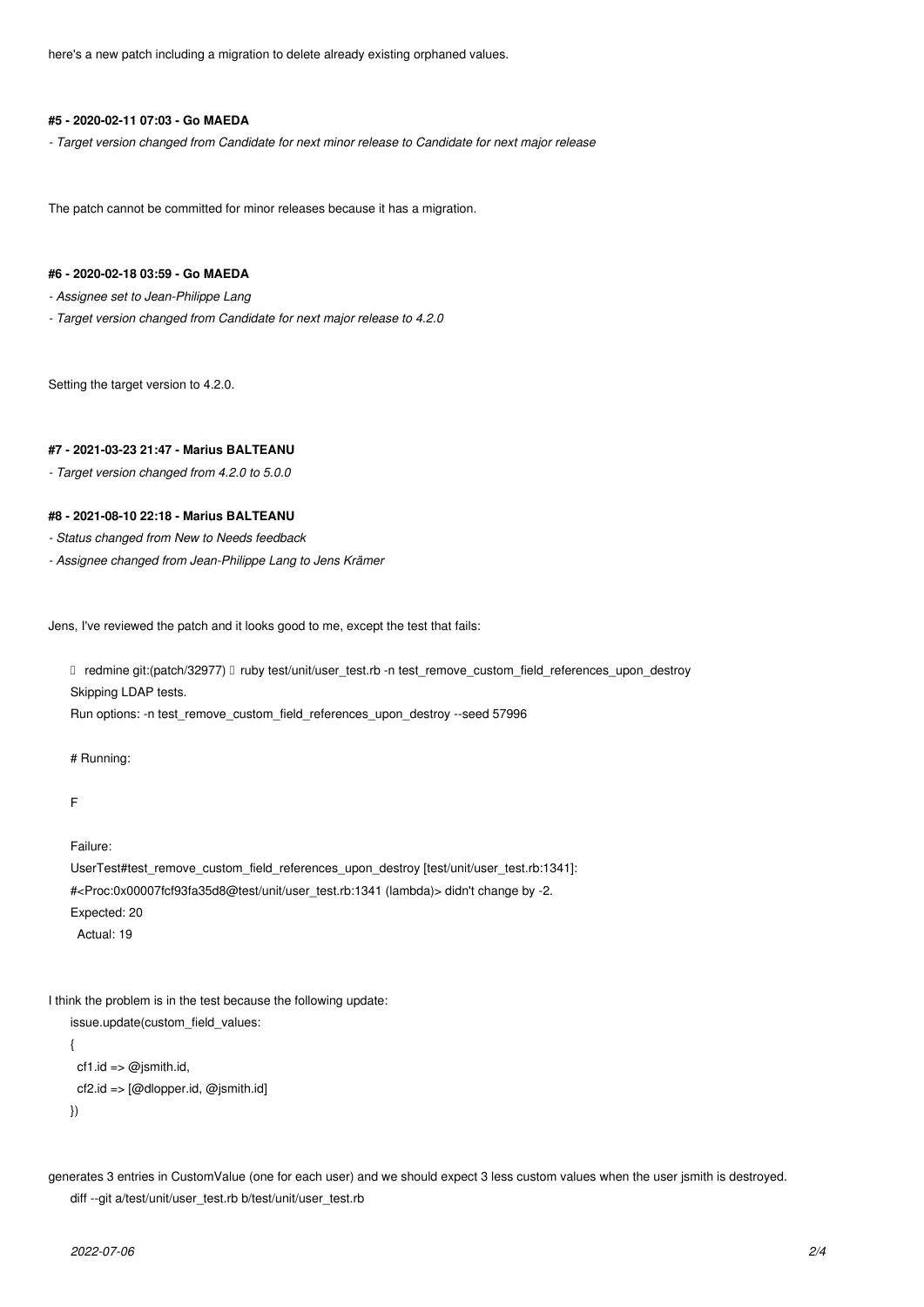```
a/test/unit/user_test.rb
```
+++ b/test/unit/user\_test.rb

@@ -1336,7 +1336,7 @@ class UserTest < ActiveSupport::TestCase assert cv2a = cv2.detect{|cv| cv.value == @dlopper.id.to\_s}

assert cv2b = cv2.detect{ $|cv|$  cv.value == @jsmith.id.to\_s}

- assert\_difference ->{CustomValue.count}, -2 do
- + assert\_difference ->{CustomValue.count}, -3 do @jsmith.destroy end

#### **#9 - 2021-08-24 09:24 - Jens Krämer**

I just tried and it passes here (MySQL 5.6, Ruby 2.6).

Since we delete jsmith (but not dlopper), the custom value for @dlopper should not be affected. I have no clue why the test fails for you though.

#### **#10 - 2021-09-04 13:30 - Marius BALTEANU**

*- Assignee changed from Jens Krämer to Marius BALTEANU*

Jens Krämer wrote:

*I just tried and it passes here (MySQL 5.6, Ruby 2.6).*

*Since we delete jsmith (but not dlopper), the custom value for @dlopper should not be affected. I have no clue why the test fails for you though.*

Thanks, you're right, user @dlopper should not be affected, I will take again a look. It doesn't fail only on my local environment, it fails also on the custom Gitlab CI.

## **[#11 - 2021-09-04](https://gitlab.com/redmine-org/redmine/-/jobs/1468533588#L1668) 13:30 - Marius BALTEANU**

*- Status changed from Needs feedback to New*

#### **#12 - 2021-09-05 18:21 - Marius BALTEANU**

Jens Krämer wrote:

*Since we delete jsmith (but not dlopper), the custom value for @dlopper should not be affected. I have no clue why the test fails for you though.*

The number of CustomValue decreases with 3 not because of those 3 values that are added during the tests (as I wrongly said first time), but because @jsmith user has also a CustomValue of type User (CustomValue#3) which is deleted as well when user is destroyed.

Jens, it should fail also on your environment if you use the default Redmine fixtures.

I'm going to change the user in the tests and I will co[mmit this fix.](https://github.com/redmine/redmine/blob/master/test/fixtures/custom_values.yml#L26)